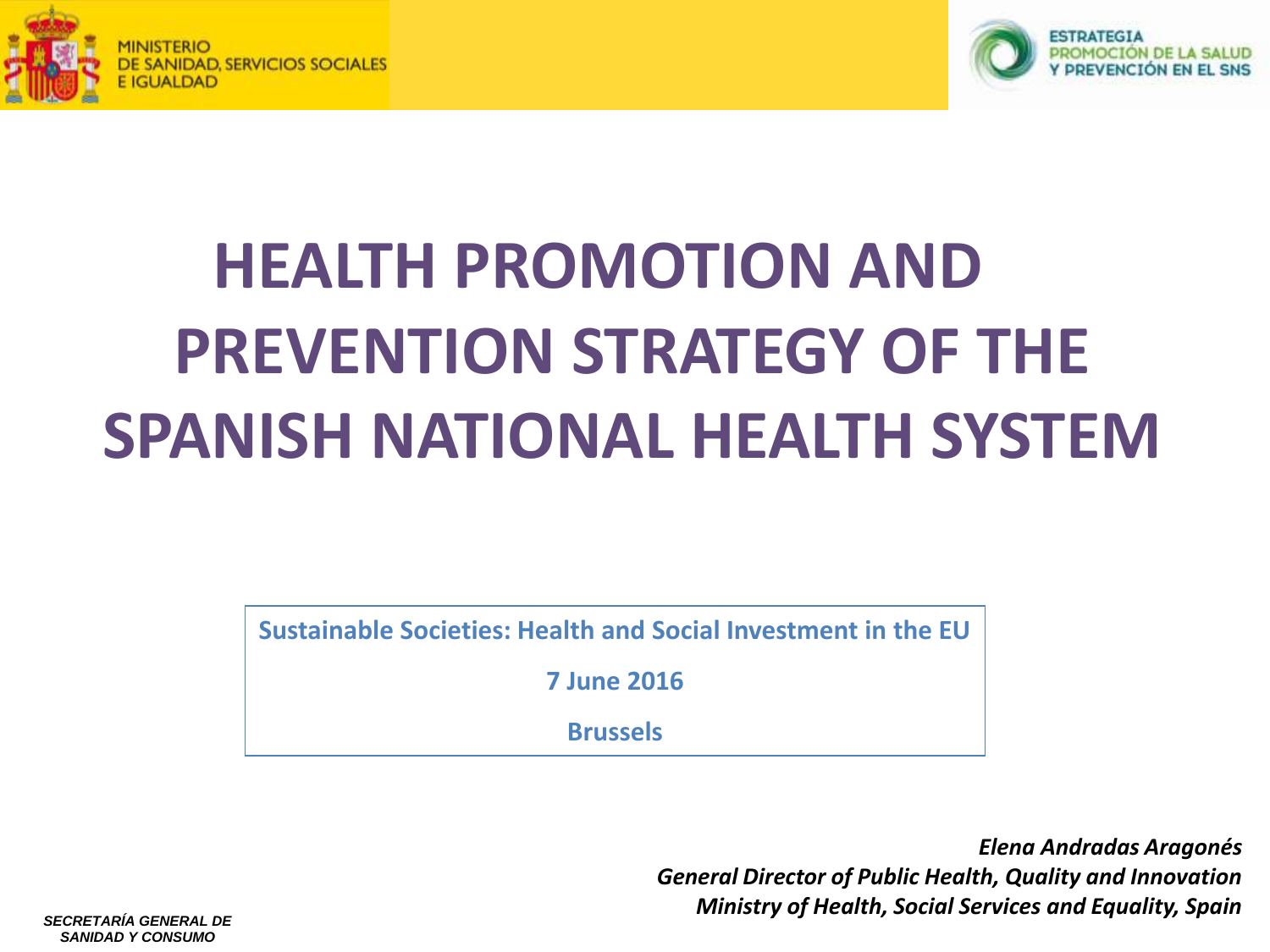



#### **INDEX**

- **1. Main aspects of the Health Promotion and Prevention Strategy of the Spanish National Health System:**
	- **Objective**
	- **Strategic Lines**
	- **Interventions selected and implementation**
- **2. Pillars of sustainability in the Strategy:**
	- **General context and reorientation approach**
	- **Working with others**
	- *First years of life* **as a priority**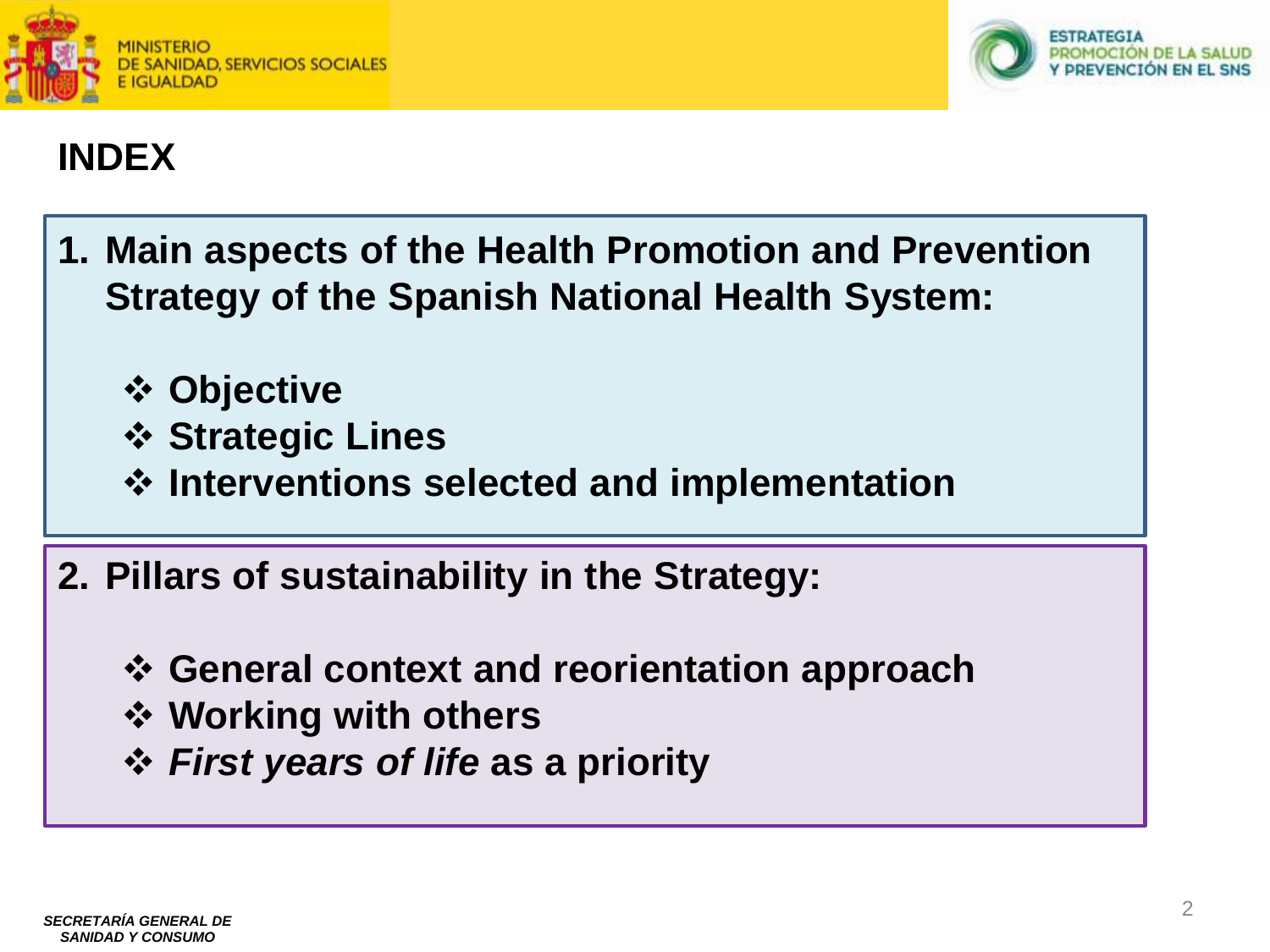



Estrategia de promoción de la salud y prevención en el SNS

En el marco del abordaje de la cronicidad en el SNS

Estrategia aprobada por el Consejo Interterritorial del Sistema Nacional de Salud el 18 de diciembre de 2013

Health Promotion and Prevention Strategy of the Spanish National Health System (Within the framework of chronic diseases)

> Approved on 18th December 2013 by the Interterritorial Council of the National Health System

INFORMES, ESTUDIOS E INVESTIGACIÓN 3014 MINISTERIO DE SANIDAD: ISRNICIOS SOCIALES E IGUALDAD

An Executive Summary is available in English:

[http://www.msssi.gob.es/profesionales/saludPublica/prevPromocion/Estrategia/docs/Execu](http://www.msssi.gob.es/profesionales/saludPublica/prevPromocion/Estrategia/docs/ExecutiveSummary.pdf) [tiveSummary.pdf](http://www.msssi.gob.es/profesionales/saludPublica/prevPromocion/Estrategia/docs/ExecutiveSummary.pdf)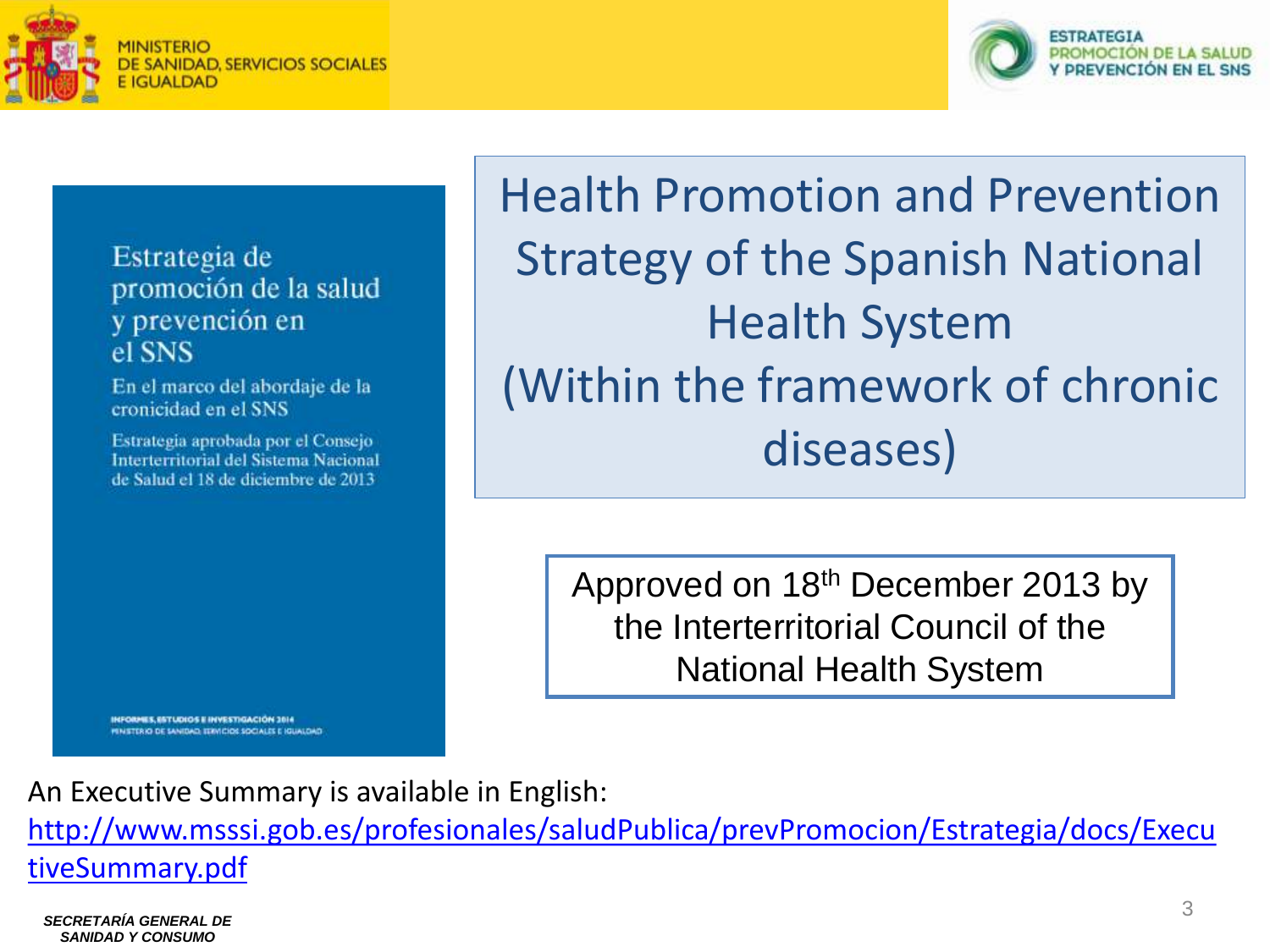



Estrategia de promoción de la salud corevención en .<br>La el mono del abordaje de la<br>monoidad en el SNS aquica per toda por el Corio ( anticipiumi del Sinoma Naciona<br>Salaturi i S. Rechemento de 2012

#### **Objective**

To promote the population's health and well-being by fostering healthy environments and lifestyles and strengthening safety to prevent injuries

#### **GENERAL PRINCIPLES**

Comprehensiveness Evidence **Sustainability and cohesion** Evaluation Participation Health in All Policies Equity

#### **Strategic lines**

- 1. Strengthening Public Health
- 2. Territorial coordination and governance
- 3. Health Equity
- 4. Re-orientation of health services
- 5. Intersectoriality in health
- 6. Health empowerment
- 7. Healthy and safe environments
- 8. Community action and participation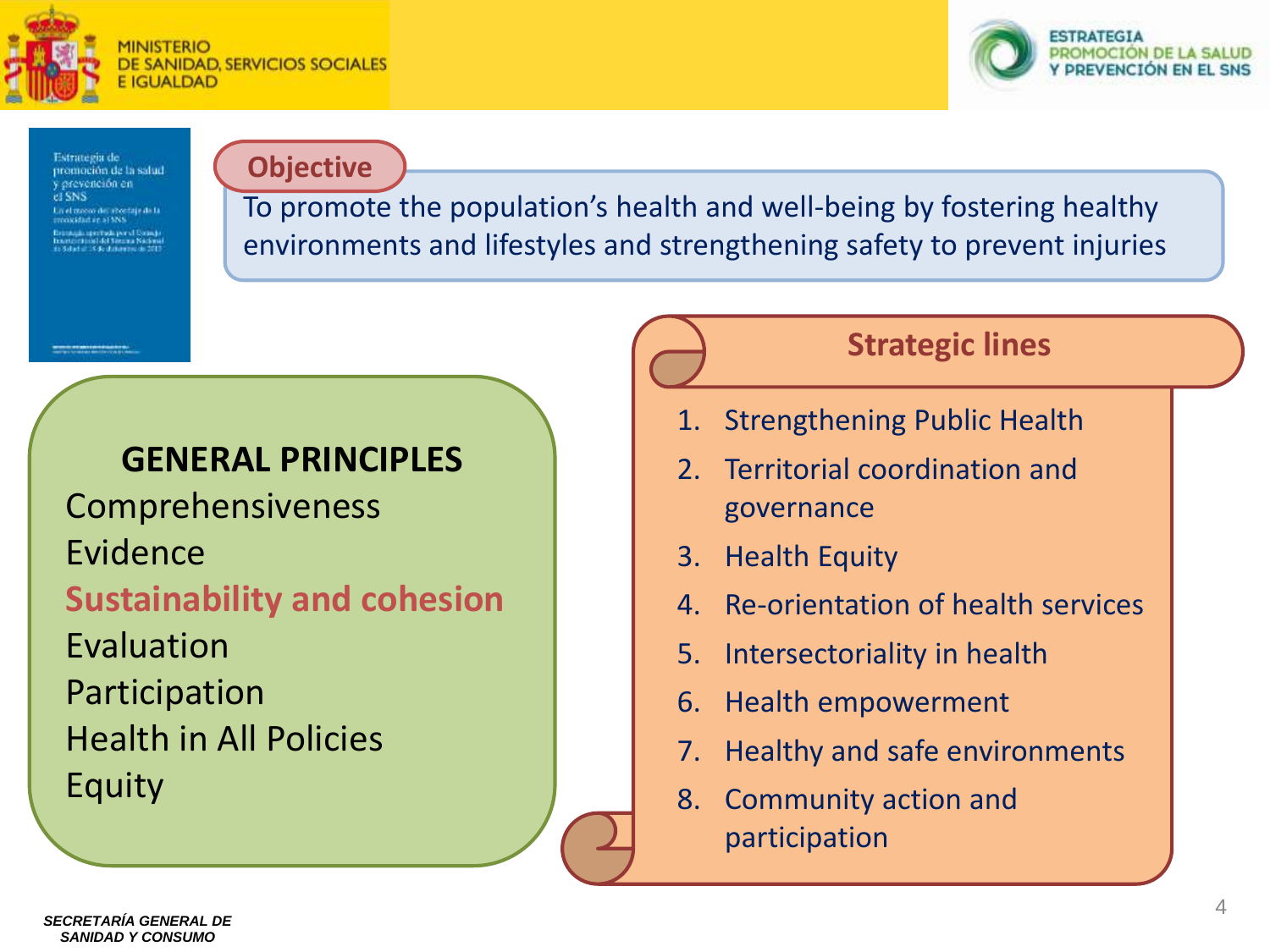



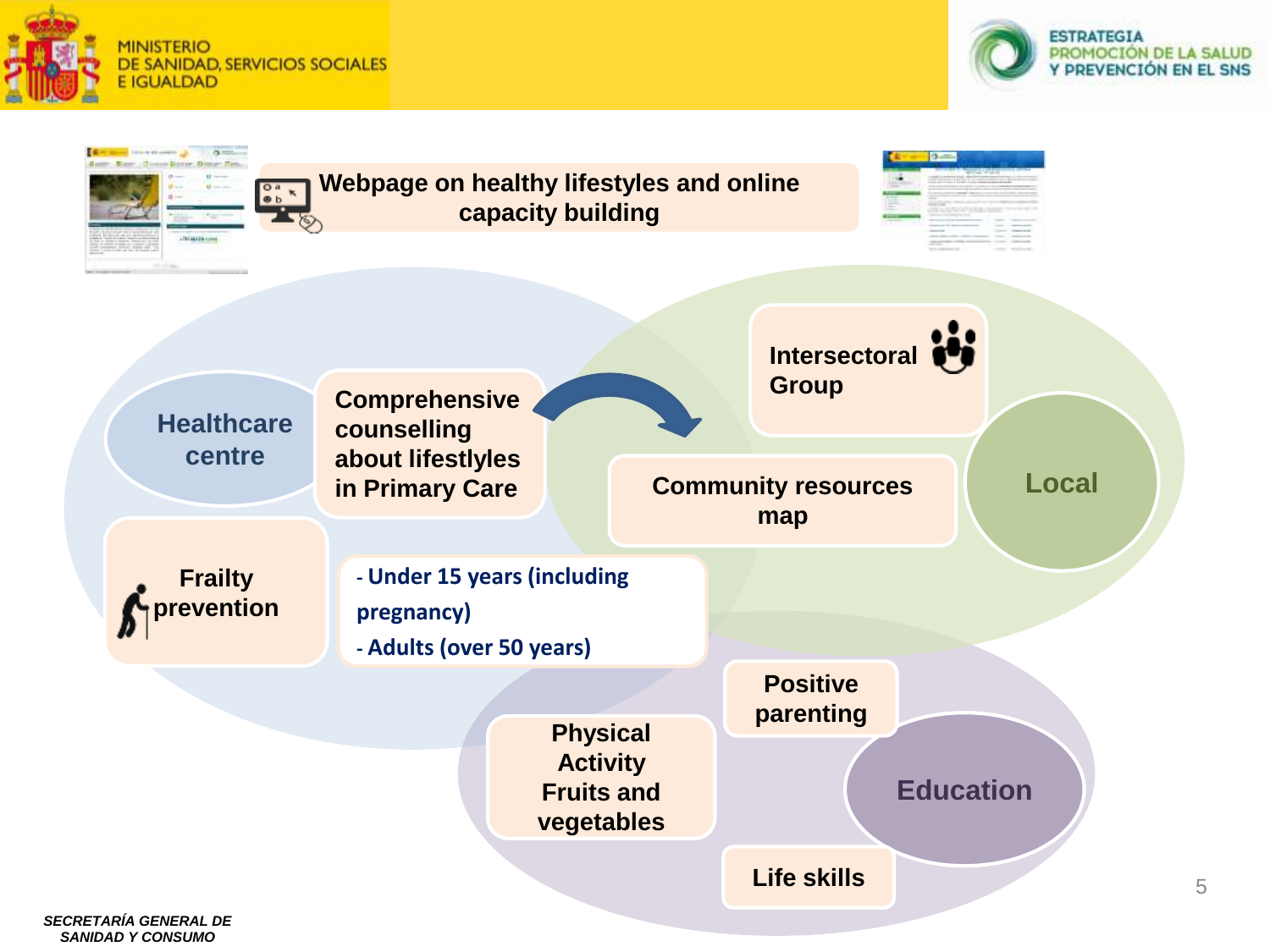





*SANIDAD Y CONSUMO*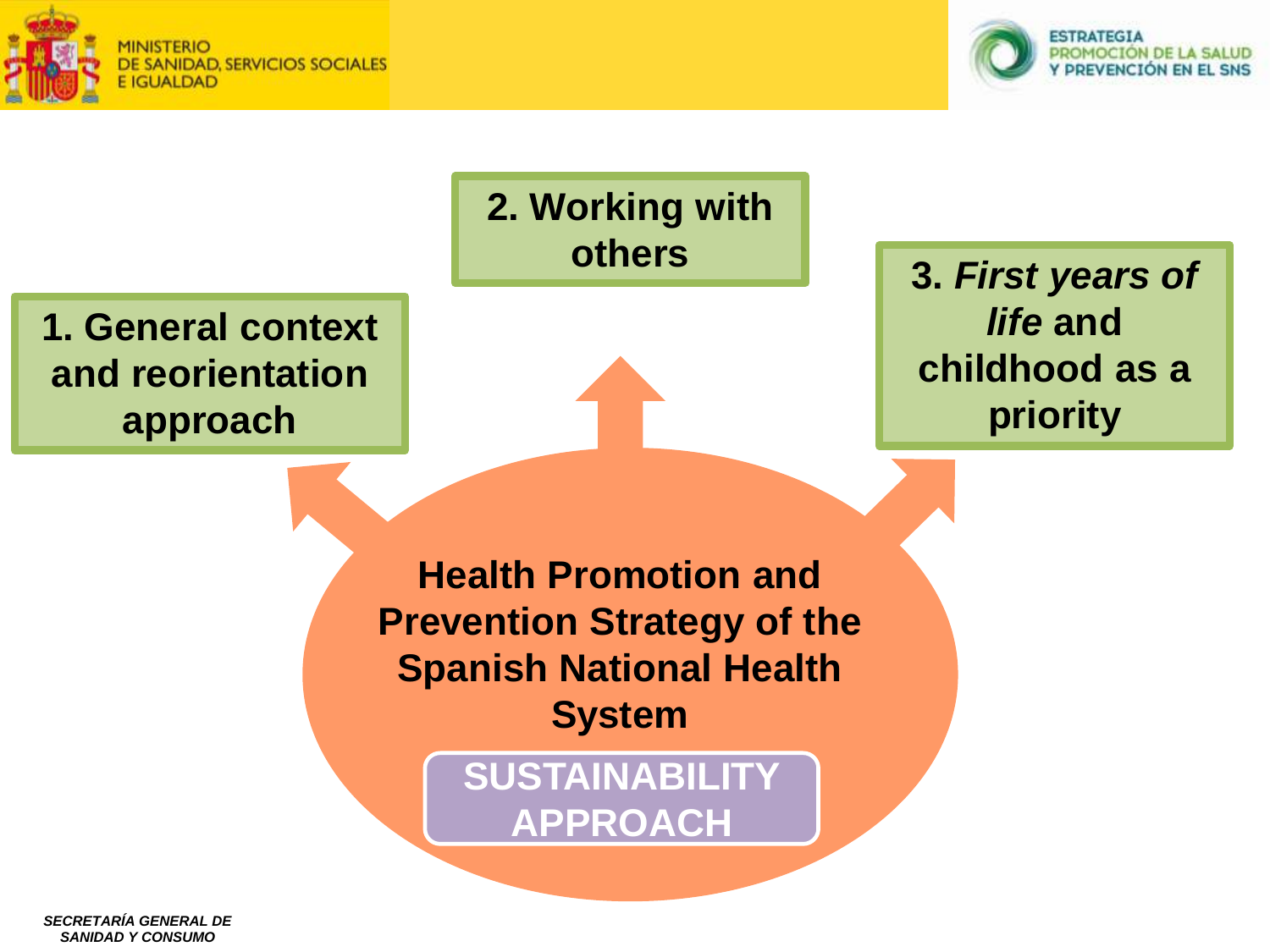



#### **1. General context and reorientation approach**

#### **Spanish context**

- The population projections show a **dependency rate** of 58% for 2020 and 100% for 2050
- Spain has achieved one of the highest **life expectancy rates** in the world, however, other countries in the region are ahead in terms of **healthy life expectancy**
- In Spain, it is estimated an increase in **health expenditure** of 1.6 points of the Gross Domestic Product by 2060. The impact of ageing in the population's quality of life and in health expenditure could be reduced by half if the increase in healthy life expectancy is proportional to the increase in life expectancy

**The WHO and EU framework** have been essential in the contextualization of this Strategy: giving strength, setting priorities and work lines,



**C** Opportunity to integrate and coordinate all levels, sectors and actors Need of a reorientation towards health promotion and prevention

**SANIDAD Y CONSUMO**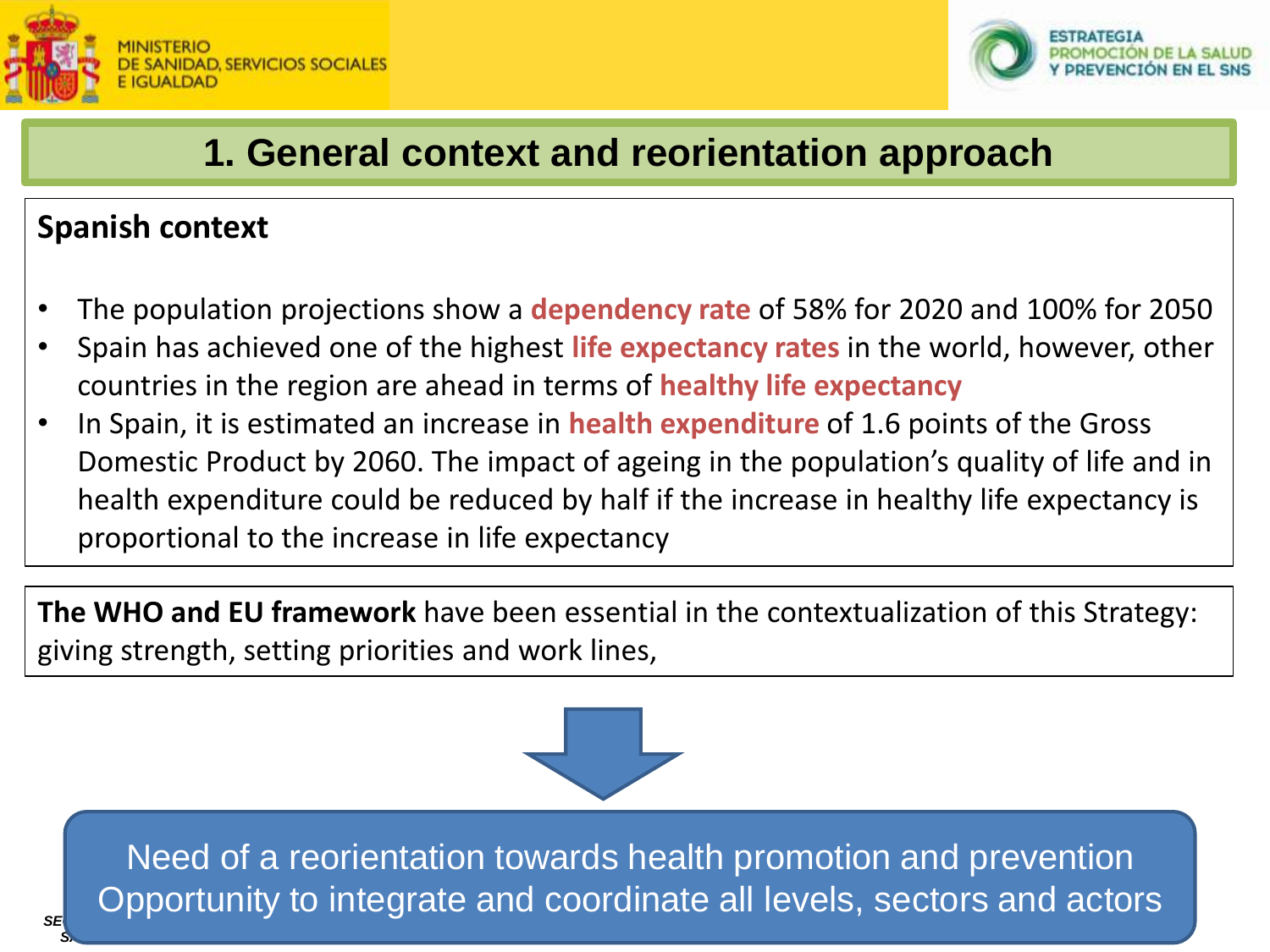



## **1. General context and reorientation approach**

**How does the Strategy address this reorientation:** 

- **1. Effective reorientation** towards health promotion and prevention
- 2. Strategy based on **scientific evidence** and **good practices**
- 3. A **three-dimensional** course of action: population factors settings
- 4. Prioritising the **most effective** actions, and implementing them **universally**
- **5. Equity**: proportionate universalism
- **6. Implementation** considering different aspects to implement interventions in the most effective and uniform way:
	- a) Evidence-based protocols, adapted to day-to-day practice and context
	- b) Online capacity building for professionals
	- c) Dissemination
- **7. Advocacy** with regional and local level: EU Structural and Investment Funds
- 8. Contributing in the achievement the **Sustainable Development Goals** related to health and well-being related to non-communicable diseases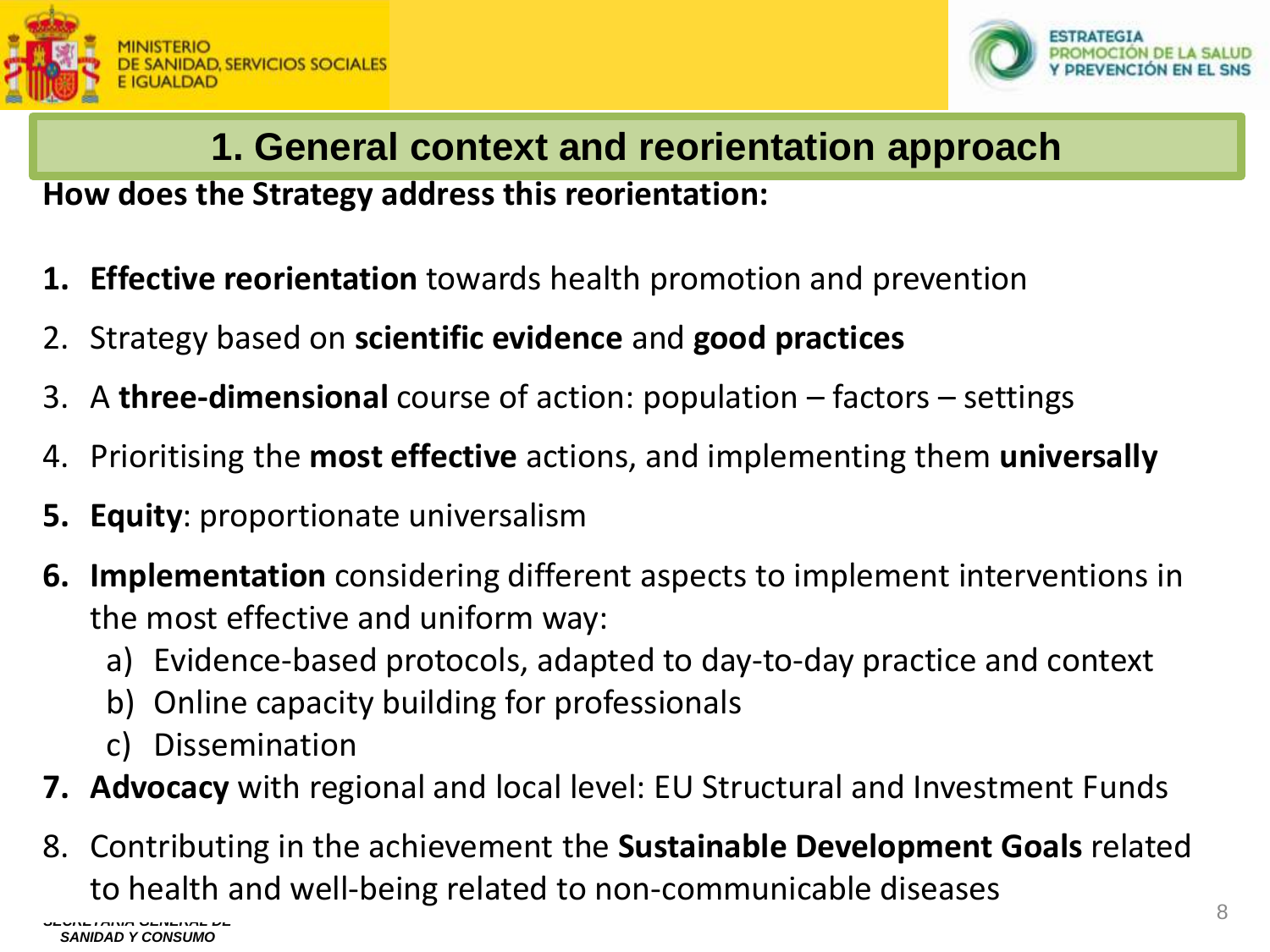



## **2. Working with others**

## • **INTERSECTORAL APPROACH Achievement of specific objectives. Education, Sports and Urban planning Implementation of the strategy at the local level: political engagement, the creation of an intersectoral group, equity, participation and identifying and enhancing community resources for health**

**Intersectoral Committee: stable structure at high level. Currently on development**

## **Local governance for health Comprehensive and high level**

**Bi- and trilateral** 

**joint work**

#### • **SOCIAL PARTICIPATION AND STAKEHOLDER INVOLVEMENT**

*SECRETARÍA GENERAL DE SANIDAD Y CONSUMO*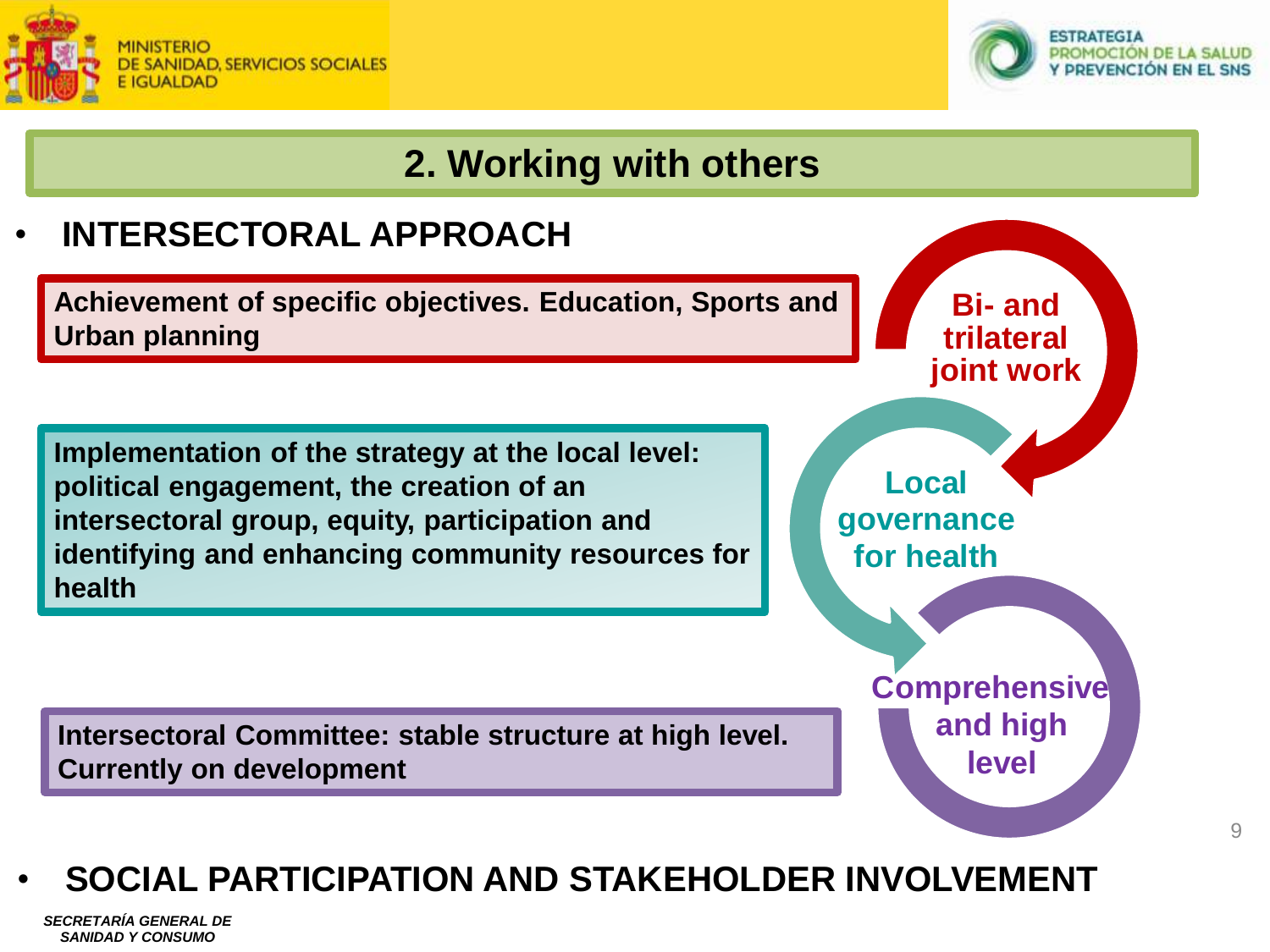



### **2. Working with others**

#### • **HEALTHY SETTINGS APPROACH**

| <b>HIMMING</b><br>Maps impar                                       | <b>THE SAN ROOMS IN MY ROOMS IN EXAMINE</b>   | <b>OCALIZA salud</b><br>HAPA DE RECURSOS PARA LA SALUD                                                                                  | ESTEATEGEA<br><b>PROPERTION ON LA SALUO</b><br>Y PREVENCIÓN EN EL SHS                                                             |
|--------------------------------------------------------------------|-----------------------------------------------|-----------------------------------------------------------------------------------------------------------------------------------------|-----------------------------------------------------------------------------------------------------------------------------------|
| Büsqueda de recursos para la salud . O                             |                                               |                                                                                                                                         |                                                                                                                                   |
| Introduce una dirección y la maximientos los atuandos más próximos |                                               |                                                                                                                                         | <b>Mostrar</b>                                                                                                                    |
| Excellen in rearning stat manniales.                               |                                               | Maps                                                                                                                                    | Nime)<br>Toulouse<br><b>Bantander</b><br>α                                                                                        |
| <b>Provincia</b>                                                   | Y                                             | June<br>La i<br><b>Johnson</b><br>Compostera                                                                                            | Montpellier M<br><b>Wan Sebastian</b><br>o<br>BIIG<br>23                                                                          |
| Comunities Autonome                                                | $\ddot{\bm{\mathsf{v}}}$                      | Porteireduell<br><b>TRIA</b><br>V UU                                                                                                    | León<br>Visite Lasteir<br>Andorra<br>Петатик                                                                                      |
| Busine par una in varios terrias da intento.                       |                                               | Operlo                                                                                                                                  | Zaraguza<br>Waliadolid<br><b>Britt Grim</b><br>Тегария.                                                                           |
| Bueras just grupos, its indrimites                                 |                                               |                                                                                                                                         | ма                                                                                                                                |
| Gretakhed                                                          | $\dot{\mathbf{v}}$                            | <b>Ournstan</b><br>Portugal                                                                                                             | <b>Castellan</b><br><b>Park</b><br>$\frac{1}{2}$ at<br>Taggal<br>Valencia                                                         |
| <b>Locattrae</b>                                                   | <b>Mustral Intado</b>                         | Linboa<br><b>Glastavia</b>                                                                                                              | España<br>o<br><b>Falma</b> de                                                                                                    |
|                                                                    | Tipos de recursos                             |                                                                                                                                         | <b>Benedirry</b><br>as Alaiante                                                                                                   |
|                                                                    | - Recursos de<br>elganoacepnes<br>Recursos de |                                                                                                                                         | <b>Continue</b><br>Murcia<br><b>Jevilla</b>                                                                                       |
|                                                                    | akorbactones'                                 | History<br><b>Cities Season</b><br>Santa Crist                                                                                          | O.<br>Granada                                                                                                                     |
|                                                                    | Recorsos Histori de<br>on into                | Tu:Tonseiller<br>m                                                                                                                      | Aimeria<br>Malaga                                                                                                                 |
|                                                                    | <b>Othi</b> tipio<br>die recursos.            | car Palmar on<br><b>GONECAHALLE</b><br>$1 - 1 - 1$<br>Tangero<br><b>Wallie</b><br>Gosole<br>Datos de Hogos - Tarminos de cerc<br>Google | Gibraltar<br><b>We de Allinger</b><br>Sans ile massa 82016 Davišaus DE/BAG (80009), Brogn, Vol. Geogr. Nacional : Termines de uso |
|                                                                    |                                               |                                                                                                                                         | WEB<br><b>ESTILOS DE VIDA</b><br><b>CALLIDADI P</b>                                                                               |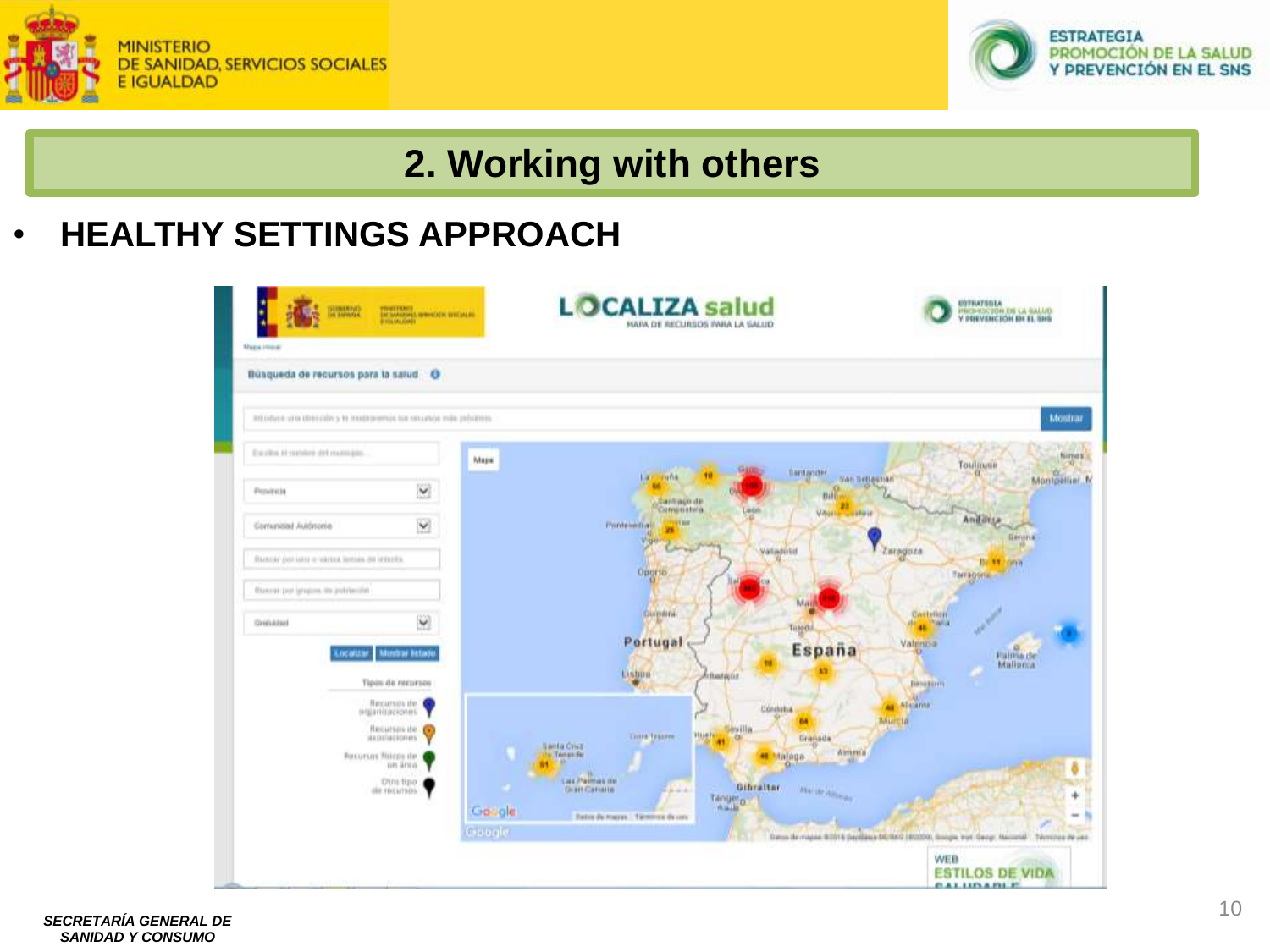



### **3. First years of life and childhood as a priority**

- 1. Life period prioritised by the Strategy: from pregnancy to 15 years of age
- 2. Interventions focused on a comprehensive actions and healthy settings approach
- 3. Main interventions:
	- Life-style counselling on Primary Health Care for childhood and pregnancy
	- Positive Parenting
	- Education setting: reinforcing important aspects in a universal way
		- ❖ Consumption of fruit and vegetables
		- **❖ Physical activity**
		- **❖ Life skills**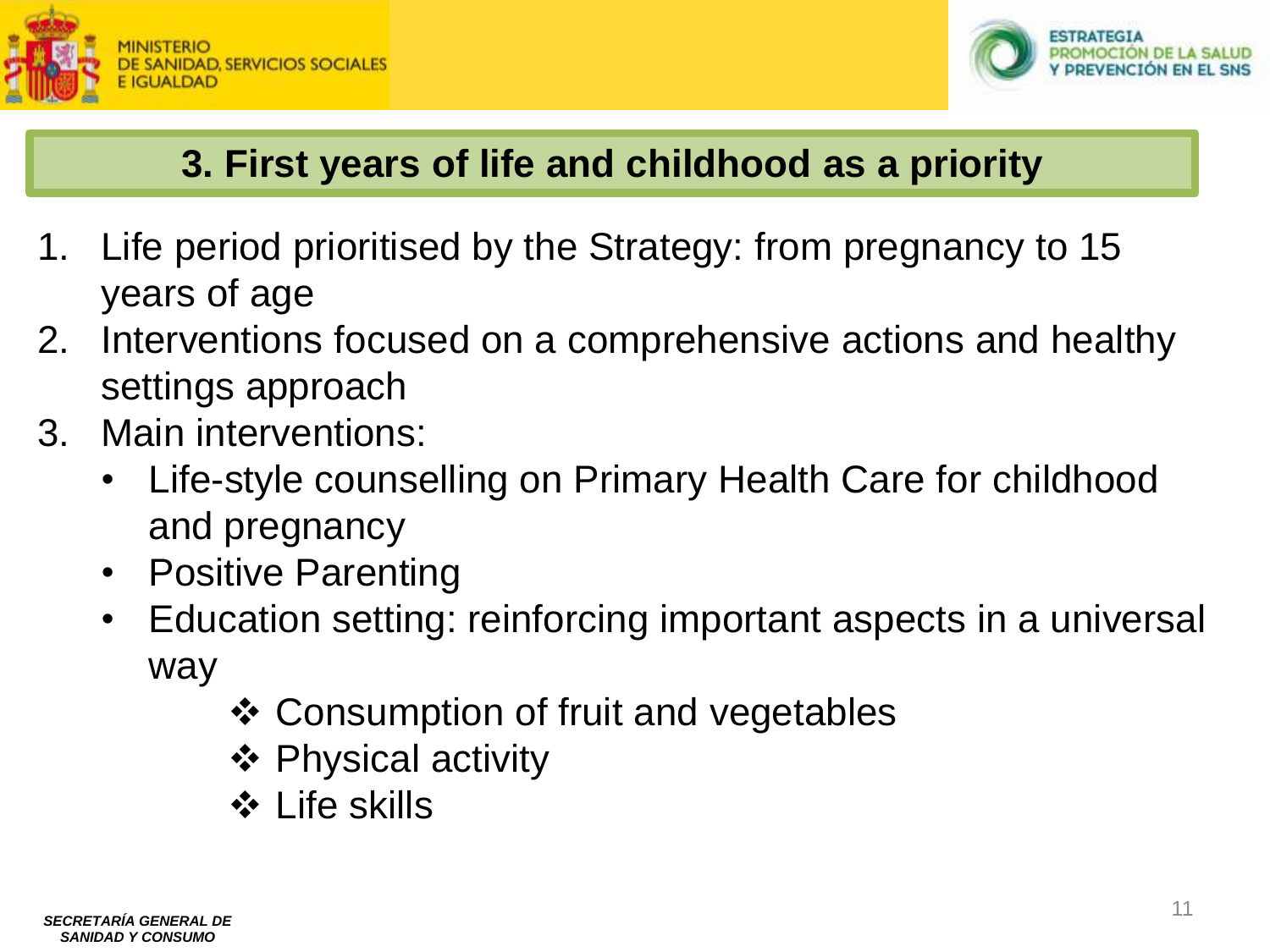



## **CONCLUSIONS**

**Key elements for the sustainability of the Health Promotion and Prevention Strategy**

- 1. Adapted to the context analysis
- 2. Agreement of an structural framework
- 3. Prioritising the most effective actions and implementing them on an equitable way
- 4. Going beyond the health sector to gain health: partnership and participation
- 5. Comprehensive work on factors, settings and along the life course